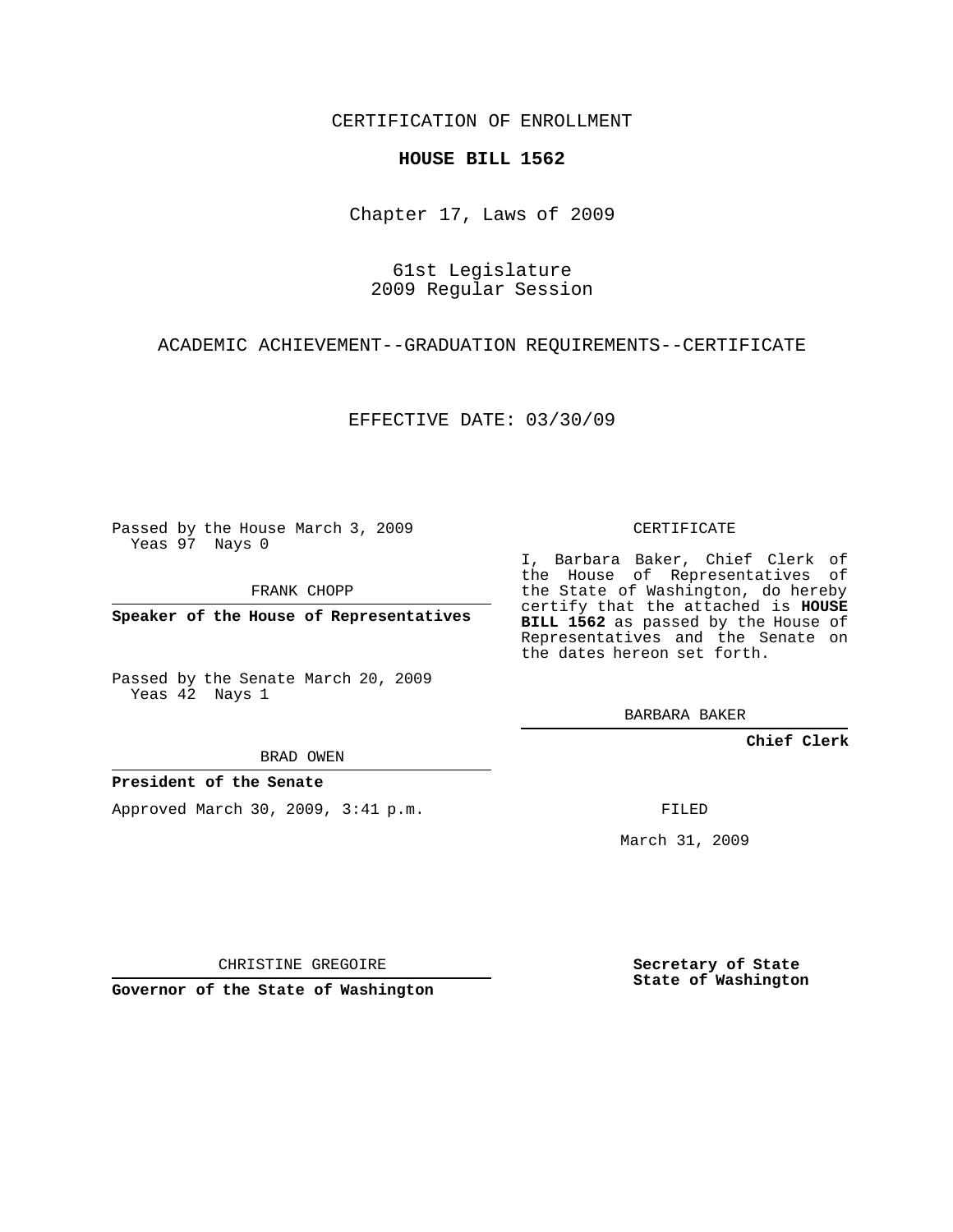## **HOUSE BILL 1562** \_\_\_\_\_\_\_\_\_\_\_\_\_\_\_\_\_\_\_\_\_\_\_\_\_\_\_\_\_\_\_\_\_\_\_\_\_\_\_\_\_\_\_\_\_

\_\_\_\_\_\_\_\_\_\_\_\_\_\_\_\_\_\_\_\_\_\_\_\_\_\_\_\_\_\_\_\_\_\_\_\_\_\_\_\_\_\_\_\_\_

Passed Legislature - 2009 Regular Session

## **State of Washington 61st Legislature 2009 Regular Session**

**By** Representatives Liias, Priest, Quall, Sullivan, Kenney, Simpson, McCune, and Ormsby; by request of Superintendent of Public Instruction

Read first time 01/23/09. Referred to Committee on Education.

 AN ACT Relating to graduation without a certificate of academic achievement or a certificate of individual achievement; amending RCW 28A.655.0611; and declaring an emergency.

BE IT ENACTED BY THE LEGISLATURE OF THE STATE OF WASHINGTON:

 **Sec. 1.** RCW 28A.655.0611 and 2007 c 354 s 4 are each amended to read as follows:

 (1) Beginning with the graduating class of 2008 and through no later than the graduating class of 2012, students may graduate from high school without earning a certificate of academic achievement or a certificate of individual achievement if they:

 (a) Have not successfully met the mathematics standard on the high school Washington assessment of student learning, an approved objective alternative assessment, or an alternate assessment developed for eligible special education students;

 (b) Have successfully met the state standard in the other content areas required for a certificate under RCW 28A.655.061 or 28A.155.045; (c) Have met all other state and school district graduation requirements; and